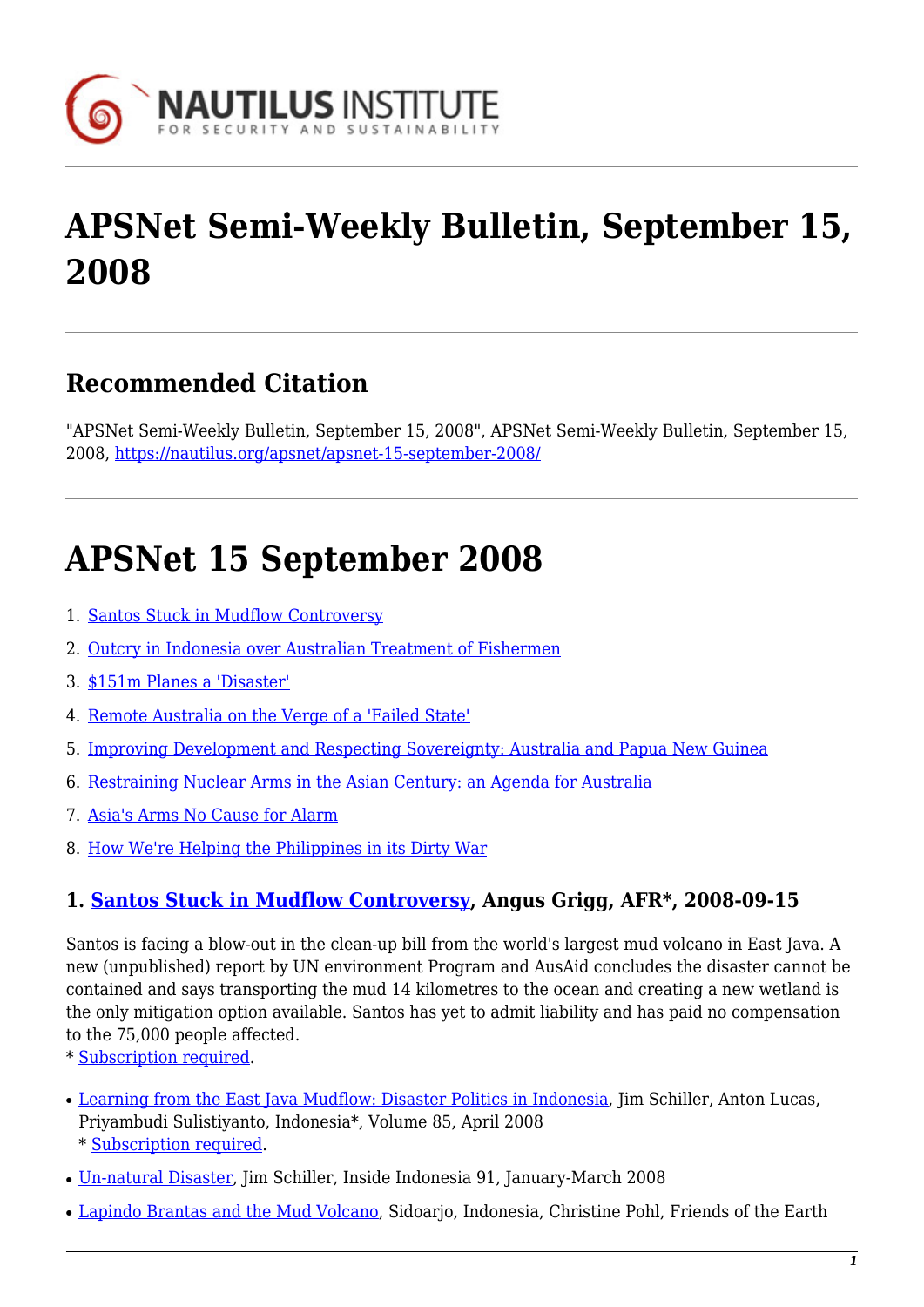International and Friends of the Earth Europe, 2007-06-15 [499 KB, PDF]

• [Sidoarjo Mudflow Incident,](http://www.santos.com.au/Archive/NewsDetail.aspx?p=121&np=78&id=1102) News Announcement, Santos, 2008-09-15

#### <span id="page-1-0"></span>**2. [Outcry in Indonesia over Australian Treatment of Fishermen,](http://www.radioaustralia.net.au/news/stories/200809/s2364505.htm?tab=latest) ABC, 2008- 09-15**

An Australian expert on Indonesia says the acquittal of three fishermen by the NT Supreme Court is likely to receive widespread attention in the Indonesian province of West Timor. The Supreme Court ordered a jury to acquit them because of lack of evidence. Professor James Fox, from the Resource Management in Asia-Pacific Program at ANU, says the fishermen's plight has caused a real outcry in Kupang.

- [Indonesian Fishing in Australian Waters: Has the Problem Been Solved?](http://rspas.anu.edu.au/blogs/rmap/rmap-arguments/fishing/) James Fox, Natasha Stacey and Hendra Siry, Resource Management in Asia-Pacific Program, ANU, 2007-09-27
- [The Last Frontier: Australia's Maritime Territories and the Policing of Indonesian Fishermen,](http://www.api-network.com/main/index.php?apply=scholars&webpage=default&scholar=182) Ruth Balint, Australian Public Intellectual Network, 1999

#### <span id="page-1-1"></span>**3. [\\$151m Planes a 'Disaster'](http://www.smh.com.au/news/national/151m-planes-a-disaster/2008/09/13/1220857899066.html), Frank Walker, SMH, 2008-09-14**

An article in Janes Defence Weekly last week said the F-35 was 'overweight and underpowered', lacked manoeuvrability, could not carry enough bombs, was too delicate to withstand ground fire and was overpriced. The article, by US combat aircraft expert Pierre Sprey and defence spending analyst Winslow Wheeler, said production costs of the F-35 had already risen 54 per cent to \$151million a plane, and were likely to increase.

#### <span id="page-1-2"></span>**4. [Remote Australia on the Verge of a 'Failed State'](http://www.theage.com.au/national/remote-australia-on-the-verge-of-a-failed-state-20080912-4fi7.html?page=-1), Russell Skelton, Age, 2008-09-13**

Remote Australia has become a 'failed state' paralysed by a 'perfect storm' of dysfunction and neglect that threatens the nation's security, social cohesion and rare ecosystems, a group of prominent Australians has warned. The Remote Focus Group argues remote Australia fits the criteria of failed states - endemic poverty, a paucity of services, financial mismanagement and high rates of homicide and violence.

• [National Security and the Failed State in Remote Australia](http://nautilus.org/publications/essays/apsnet/policy-forum/2007/0701a-dillon.html), Michael C. Dillon, Austral Policy Forum 07-01B, Nautilus Institute, 2007-01-25

#### <span id="page-1-3"></span>**5. [Improving Development and Respecting Sovereignty: Australia and Papua](http://www.aspi.org.au/publications/publication_details.aspx?ContentID=183&pubtype=6) [New Guinea](http://www.aspi.org.au/publications/publication_details.aspx?ContentID=183&pubtype=6), Ronald May, Strategic Insight 43, ASPI, 2008-09-10**

This report considers PNG government policies over the last decade which aimed to improve economic performance and governance. It considers in-depth the Australia-Papua New Guinea relationship and suggests ways in which the relationship could be enhanced.

#### <span id="page-1-4"></span>**6. [Restraining Nuclear Arms in the Asian Century: an Agenda for Australia](http://www.lowyinstitute.org/Publication.asp?pid=885), Rory Medcalf, Lowy, September 2008**

Australia could further invigorate its nuclear diplomacy. An Asian initiative would pursue regional nuclear restraint and non-proliferation as well as a united regional voice in global forums. It would